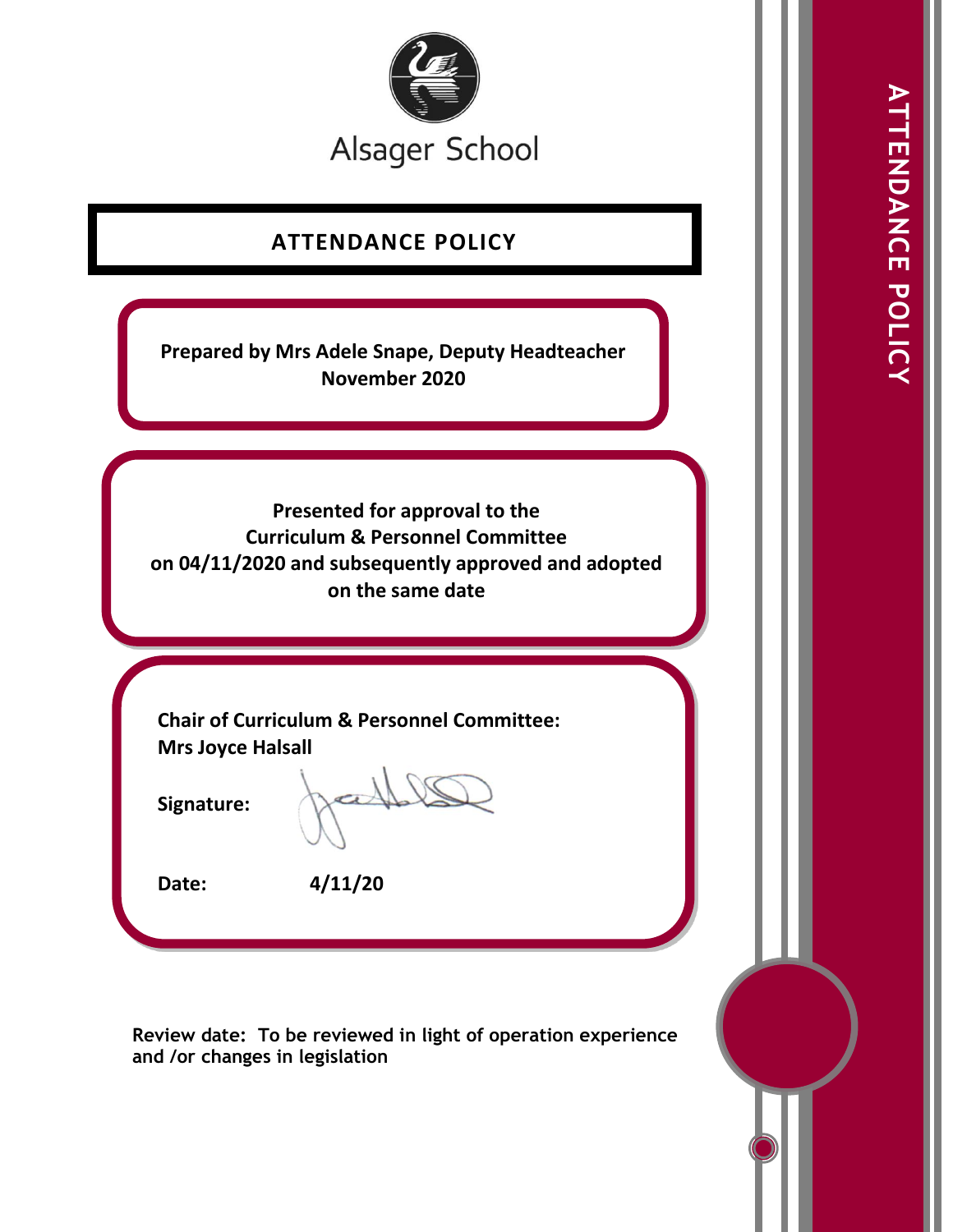# **PRINCIPLES**

Education is important. Missing school means missing out. Children should be at school, on time and ready to learn, every day the school is open, unless the reason for the absence is unavoidable. Permitting absence from school without a good reason is an offence by the parent that can result in legal action by the Local Authority. Please see further guidance on the Cheshire East website.

Any child or family can go through unsettled times that can make regular school attendance difficult. Any problems with regular attendance are best sorted out between the school and the parents at the earliest possible stage. **If a child is reluctant to attend, it is never better to cover up the real reason for their absence or to give in to pressure to excuse them from attending**. This gives the impression that school attendance does not matter and will often make things worse.

Every half-day absence from school has to be recorded by staff at the school as either AUTHORISED or UNAUTHORISED. This is why information about the cause of each absence is always required, preferably in writing.

# **Authorised absences are mornings or afternoons away from school for a good reason like illness.**

Absence due to illness will be authorised unless the school has a genuine concern about the authenticity of the illness. If the authenticity of the illness is in doubt, the school may ask parents to provide medical evidence, such as a doctor's note, prescription, appointment card or other appropriate form of evidence. We will not ask for medical evidence unnecessarily.

If the school is not satisfied about the authenticity of the illness, the absence will be recorded as unauthorised and parents will be notified of this in advance**.**

*Unauthorised absences are those which the staff at school do not consider reasonable or for which no "leave" has been given. These are an offence by the parent and include:* 

- *keeping children off school without a good reason*
- *truancy from a whole session*
- *absences which have never been properly explained*
- *children who arrive at school too late to get a mark*
- *taking holidays in term times*

Parents are expected to contact school staff and to work with them in resolving any problems together. This is nearly always successful. If difficulties cannot be sorted out in this way, the school may issue parents with a letter that details the concerns of the school or may refer the child to the Education Welfare Officer from the Local Authority.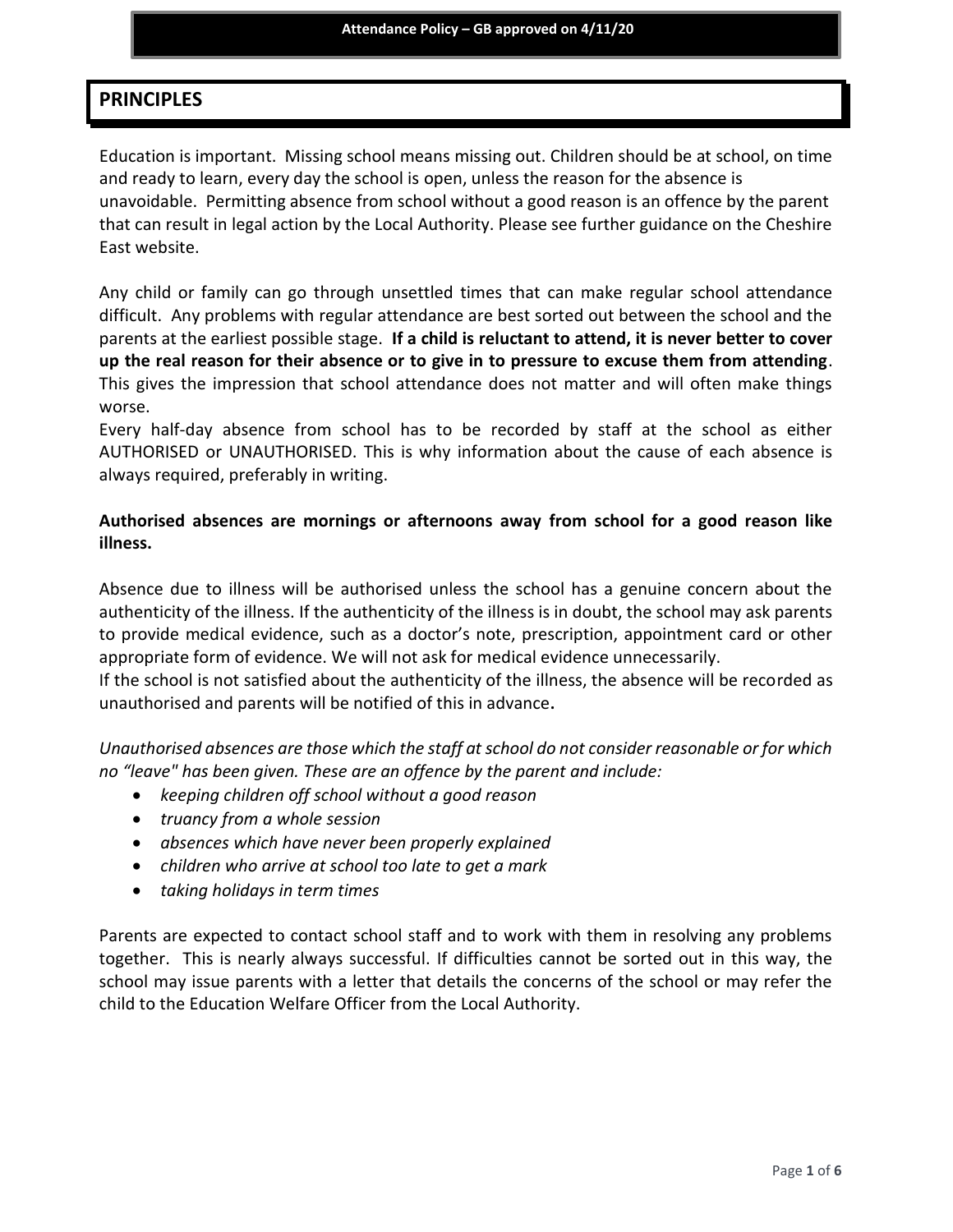## **What does the law say about attendance at school?**

The law requires all children between the ages of 5 and 16 to be in full time education. Under Section 7 of the Education Act 1996 it is the duty of the parent/carer of a child of compulsory school age to ensure that they attend school regularly.

In line with the Department For Education guidance, all students who have attendance below 90% are defined as **'Persistent Absentees';** this equates to 19 days of missed school per year. The school and potentially the 'Educational Welfare Service' will intervene with these students and contact with parents will be made. It is pertinent to point out that in an effort to address poor attendance and unauthorised absence the local authority may decide to issue a Fixed Penalty fine and/or prosecute parents under the Education Act 1996.

Alternatively, parents or pupils may wish to contact the Educational Welfare Service to ask for help or information. They are independent of the school and will give impartial advice. Their telephone number is 01270 985943.

This policy meets the requirements of the [school attendance guidance](about:blank) from the Department for Education (DfE), and refers to the DfE's statutory guidance on [school attendance parental](about:blank)  [responsibility measures.](about:blank) These documents are drawn from the following legislation setting out the legal powers and duties that govern school attendance:

- [The Education Act 1996](about:blank)
- [The Education Act 2002](about:blank)
- [The Education and Inspections Act 2006](about:blank)
- [The Education \(Pupil Registration\) \(England\) Regulations 2006](about:blank)
- The Education (Pupil [Registration\) \(England\) \(Amendment\) Regulations 2010](about:blank)
- [The Education \(Pupil Registration\) \(England\) \(Amendment\) Regulations 2011](about:blank)
- [The Education \(Pupil Registration\) \(England\) \(Amendment\) Regulations 2013](about:blank)
- [The Education \(Pupil Registration\) \(England\) \(Amendment\) Regulations 2016](about:blank)
- [The Education \(Penalty Notices\) \(England\) \(Amendment\) Regulations 2013](about:blank)

This policy also refers to the DfE's guidance on the [school census,](about:blank) which explains the persistent absence threshold.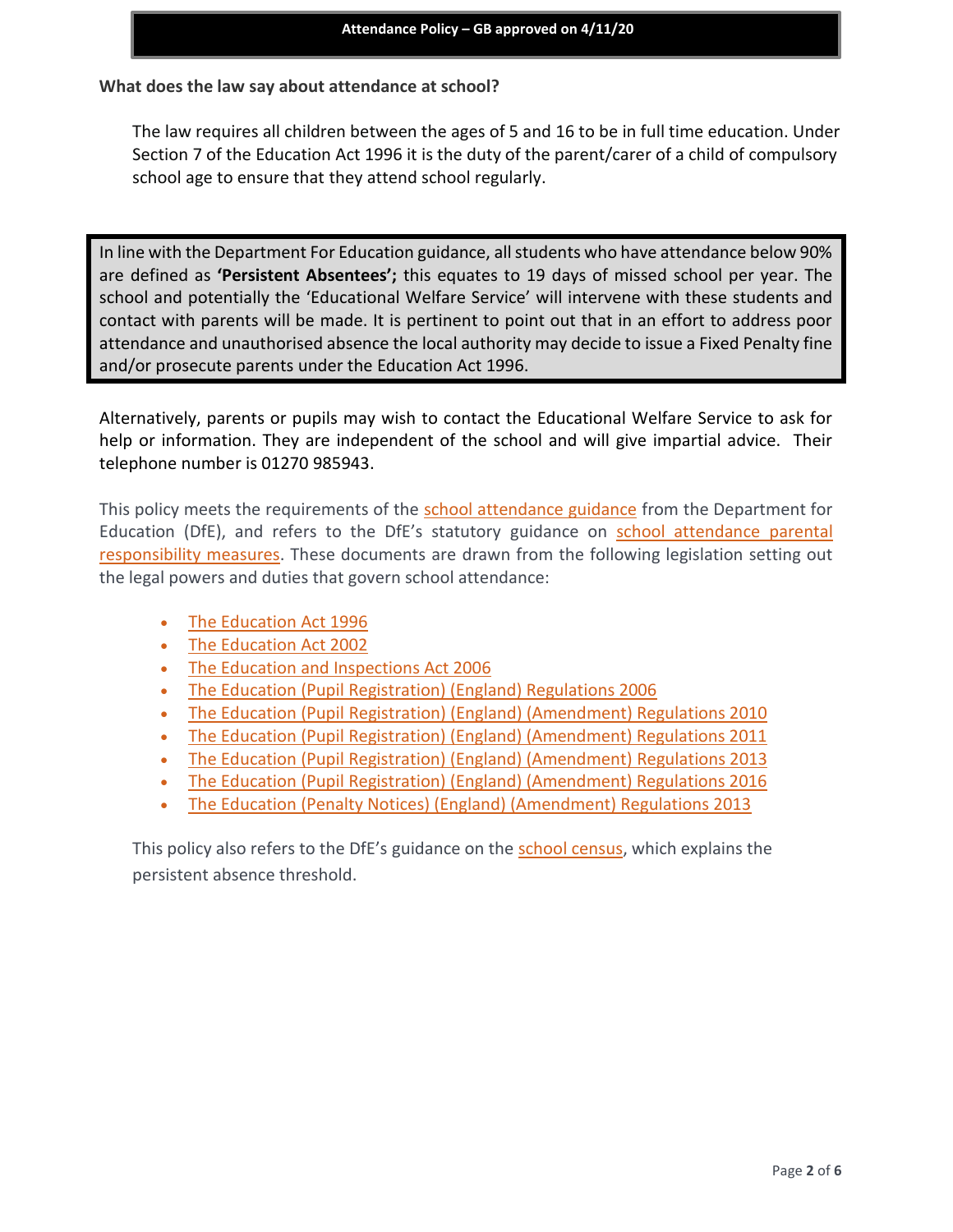## **PENALTIES FOR UNAUTHORISED ABSENCE**

You will receive a letter from the school advising you that it has been referred to the Local Authority and that a Penalty Notice may be issued. A Penalty Notice will be sent to you, accompanied by an explanatory letter-the Notice gives you the opportunity to pay a penalty fine instead of being prosecuted in the criminal courts.

| Penalties for unauthorised absence |                                                         |                                                         |
|------------------------------------|---------------------------------------------------------|---------------------------------------------------------|
| Timeline                           | Once child                                              | Two children                                            |
| Paid within 21 days                | £60 per parent                                          | £60 per child= £120 per<br>parent                       |
| After 21 days and before 28        | £120 per parent                                         | £120 per parent=£240 per                                |
| days                               |                                                         | parent                                                  |
| After 28 days                      | You will receive a summons<br>to appear before the      | You will receive a summons<br>to appear before the      |
|                                    | Magistrates' Court on the<br>grounds you have failed to | Magistrates' Court on the<br>grounds you have failed to |
|                                    | secure your child's regular<br>attendance.              | secure your child's regular<br>attendance.              |

## **PROCEDURES**

The school has a special responsibility to reduce the number of "persistent absentees" by the Government, whatever the reason for their absence. Special procedures may be applied to children at risk of falling into this category.

The school applies the following procedures in deciding how to deal with individual absences:

#### **Registers**

Our school day has two sessions. Period 1 also counts as AM registration and afternoon form time counts as PM registration.

As part of our commitment to safeguarding and our whole school 'Behaviour for Learning' system, the register is taken every lesson by every teacher. Any students who are missing from a lesson who have been present in previous lessons are identified by the class teacher and a message is sent to our Attendance Officer to investigate.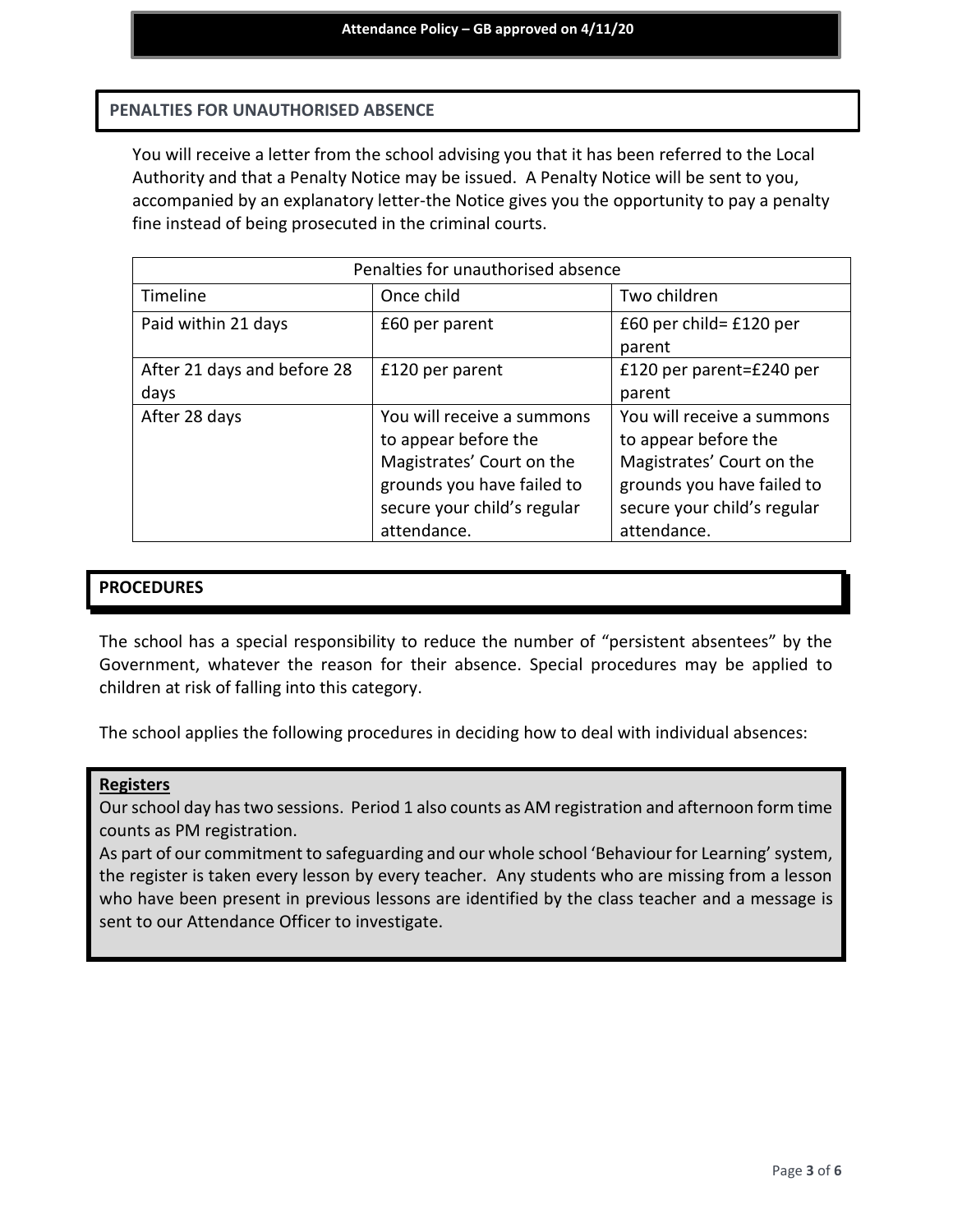### **Punctuality**

Period 1 which is also our legal registration starts at 8.40am. All students should be at their classroom ready to learn at this time. Students who arrive after this time will be recorded as late and will be issued with a 'same day break time detention' for a second offence or a lunch time detention for a repeat offender. The Attendance Officer will determine whether the lateness is authorised.

## **Holidays**

The regulations linked to holidays have been changed. In April 2012, the Government accepted Charlie Taylor's recommendation to challenge the culture of the expectation term time holiday and set out a clear expectation that term time holiday leave should only be granted in 'exceptional circumstances'.

## Protocol to be followed:

If, despite the law, a parent wishes to write to take their child/children out of school for a holiday they must write to the Headteacher detailing the exceptional reasons for doing so. We recommend that this is done well in advance of booking a holiday. **With the achievement of our pupils of paramount importance and the regulations clear we will be extremely unlikely to authorise any holiday leave.** The school will refer parents who have taken unauthorised holidays in term time to the Educational Welfare Service for a Fixed Penalty Notice.

Please see appendix- 'One Minute Guide 'Taking Children on Holiday during Term Time' Frequently asked questions.

## **Notification of absence**

Parents are required to phone or e-mail the school to notify the school of absence due to illness. Contact will need to be made for each day of absence unless an agreement has been made with our Attendance Officer.

## **Absence Line: 01270 871107 or [absence@alsagerschool.org](about:blank)**

Leave may, however, be granted in an emergency or for genuine pastoral reasons (e.g. after the death of a close relative). Parents are encouraged to provide a written note explaining the absence in advance and the school will determine whether the absence is to be authorised or not.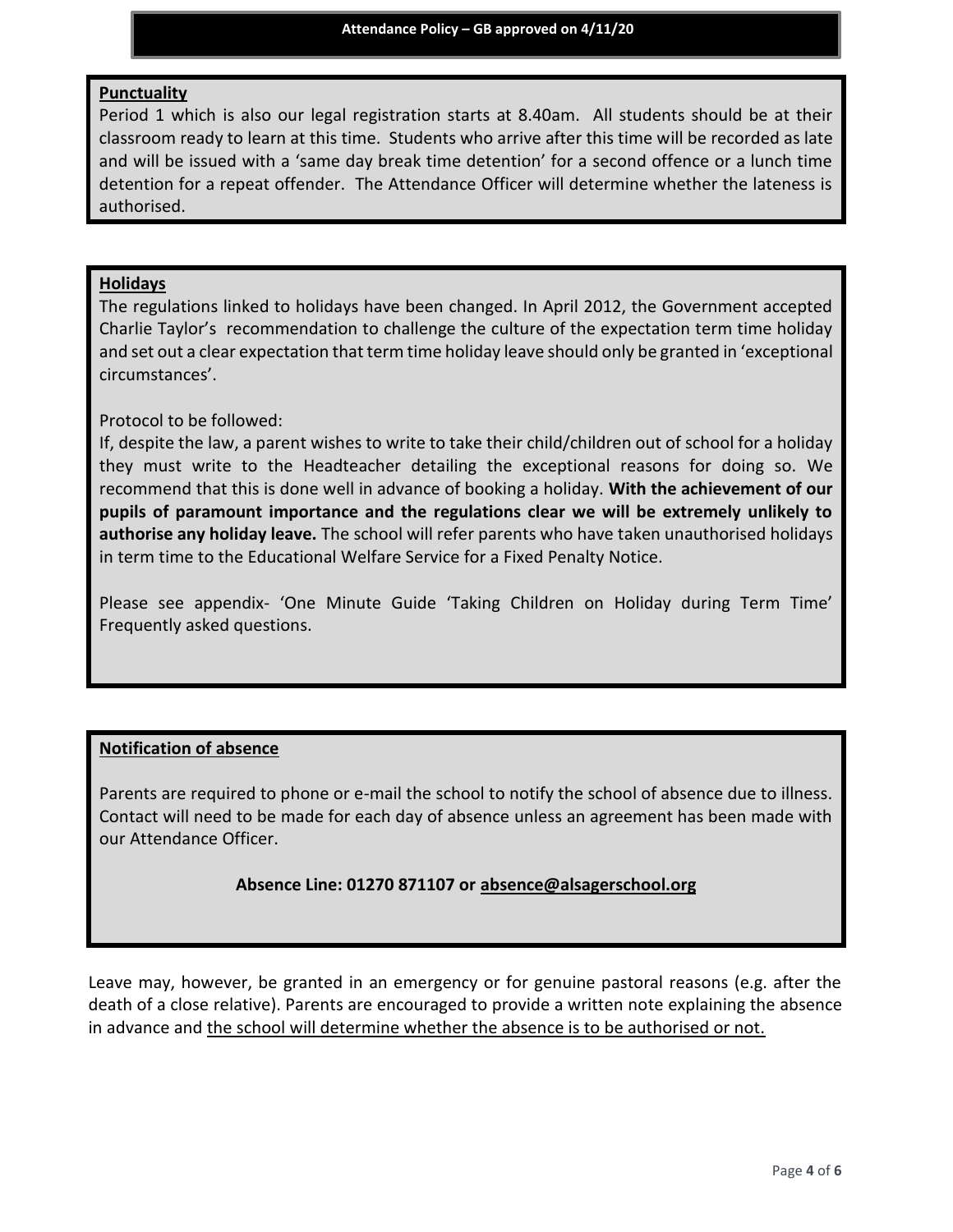Parents are asked to make routine medical and dental appointments outside school time. Where such appointments in school time are unavoidable, the Attendance officer should be informed in advance. A "present" mark can only be awarded for the morning session if a child is in attendance between 8.40 and 9.20. It is imperative that students do not miss this slot of 8.40-9.20. The register for the afternoon session takes place between 1.05-1.30 and students can only be marked present for the afternoon session if they are in attendance at that time. It is always better to attend for some of the time, rather than missing the whole day. We always expect students to attend school before and after appointments.

#### **Whole School Target**

Alsager School has high expectations for the attendance of our students and expects students to have attendance of **96.4%** or above which is in line with the average attendance for the school over the last two years. We are graded a 'Green School' by the Educational Welfare Service as a consequence of this.

#### **Rewarding Attendance**

Through the school's 'Behaviour For Learning' system. Students with good attendance are celebrated through the whole school reward system.

Form classes are celebrated for their attendance and information is displayed around the school. Various rewards such attendance stars and special attendance assemblies take place throughout the year.

All school reports include attendance information as well as authorised and unauthorised absences.

#### **First Day Calling**

The parents of absent students are telephoned from 9.30am when no contact has been made to explain the absence of their child. For safeguarding reasons it is important that we as a school address any absent students and speak to parents about this.

Parents are required to contact the school every day of any illness.